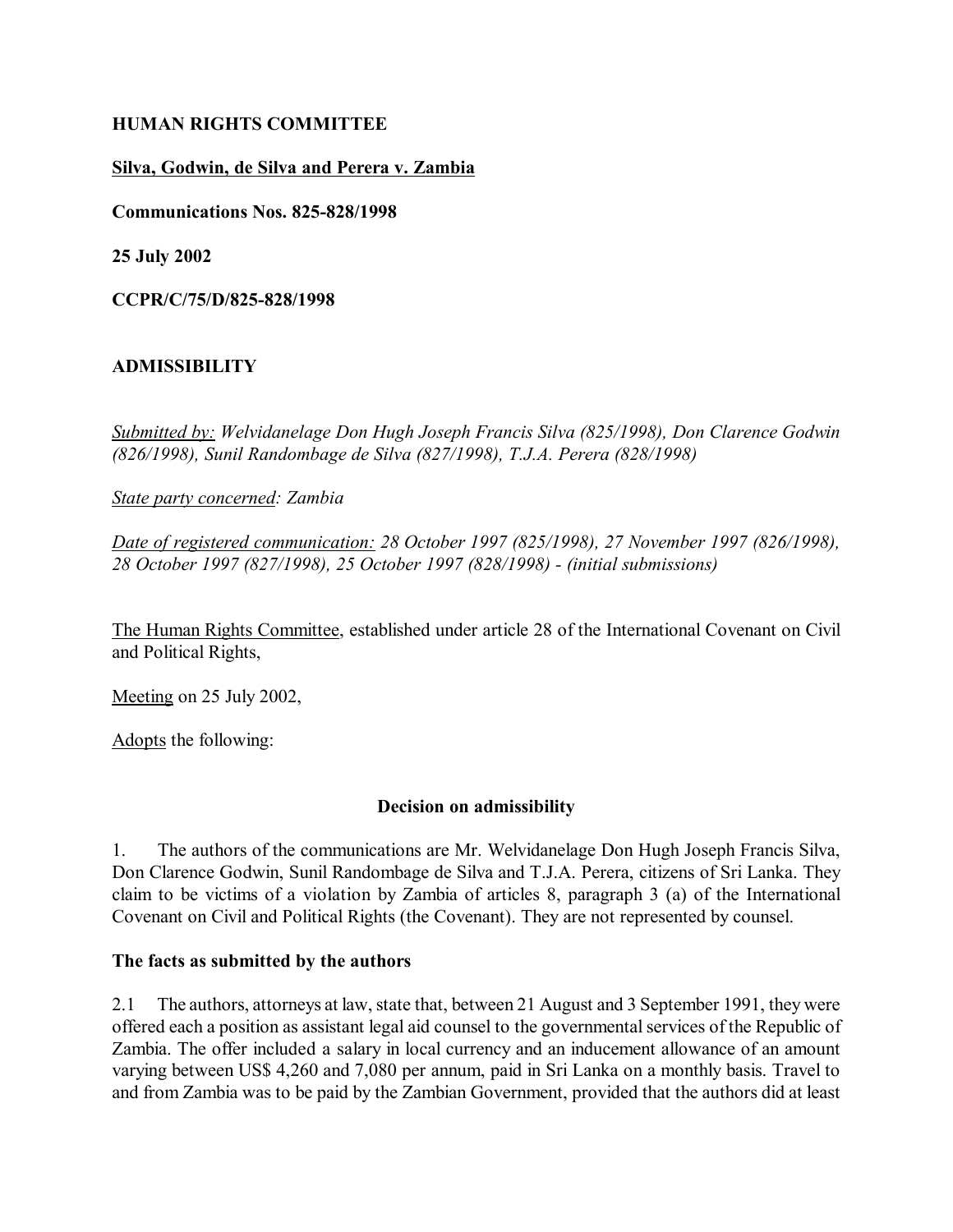24 months of service.

2.2 The authors accepted the offer of appointment and travelled to Zambia. Mr. Silva assumed his duties from 1 July 1992, Mr. Godwin and Mr. de Silva from 6 May 1992 and Mr. Perera from 8 April 1992.

2.3 The authors claim that there were undue delays in the payment of the inducement allowance (1) and that, from 1 April 1993, between nine months and a year after they assumed duties in Zambia, a tax amounting to 35 per cent was deducted from the allowance. The authors contend that the tax deduction constitutes a gross violation of the agreement between them and the Government of Zambia. They thus requested the Government either to reimburse the amount of the tax or to terminate their contract and arrange for a return to Sri Lanka.

2.4 According to the authors, the Government did not respond to their request. As a result, and because of lack of money, the authors did not have the possibility to return Sri Lanka before they had completed 24 months, as it was provided in their contract. The authors were thus forced to work under conditions to which they had never agreed. All of them resigned between April and December 1994 and returned to Sri Lanka.

2.5 With regard to the exhaustion of domestic remedies, the authors refer to an attempt made by Mr. de Silva on 4 August 1994 to seek relief in the High Court of Zambia in Lusaka. In the latter case, the High Court advised the parties to settle the matter amicably, but it is submitted that the Government of Zambia did not offer any relief to Mr. de Silva or to the other authors. Moreover, the authors submit that, before they had a chance to pursue further remedies, they invoked the contractual clause to terminate their appointment and to be provided with return travel to Sri Lanka.

# **The Complaint**

3.1 The authors submit that because of the deduction of 35 per cent tax on their inducement allowance, they were not able to return to Sri Lanka before they had served 24 months, the conditions to be provided with return travel to Sri Lanka. It is argued that if the State party had wished to change the terms of the contract, they could have terminated the first contract with the possibility to return to Sri Lanka and could have made propositions for a new contract. Nevertheless, the Government did not make such an offer because it allegedly needed the authors' services. This would allegedly amount to forced labour and constitutes therefore a violation of article 8, paragraph 3 (a) of the Covenant.

3.2 In addition to the reimbursement of the tax on the inducement allowance, Mr. Perera asks to be paid the amount of the inducement allowance for the third year of contract, which he could not finish as he was forced to leave Zambia, and the gratuity according to the contract.

# **The State party's observations on the admissibility and merits of the communication**

4.1 By note verbale of 26 April 2000 and 26 March 2001, the State party made its submission on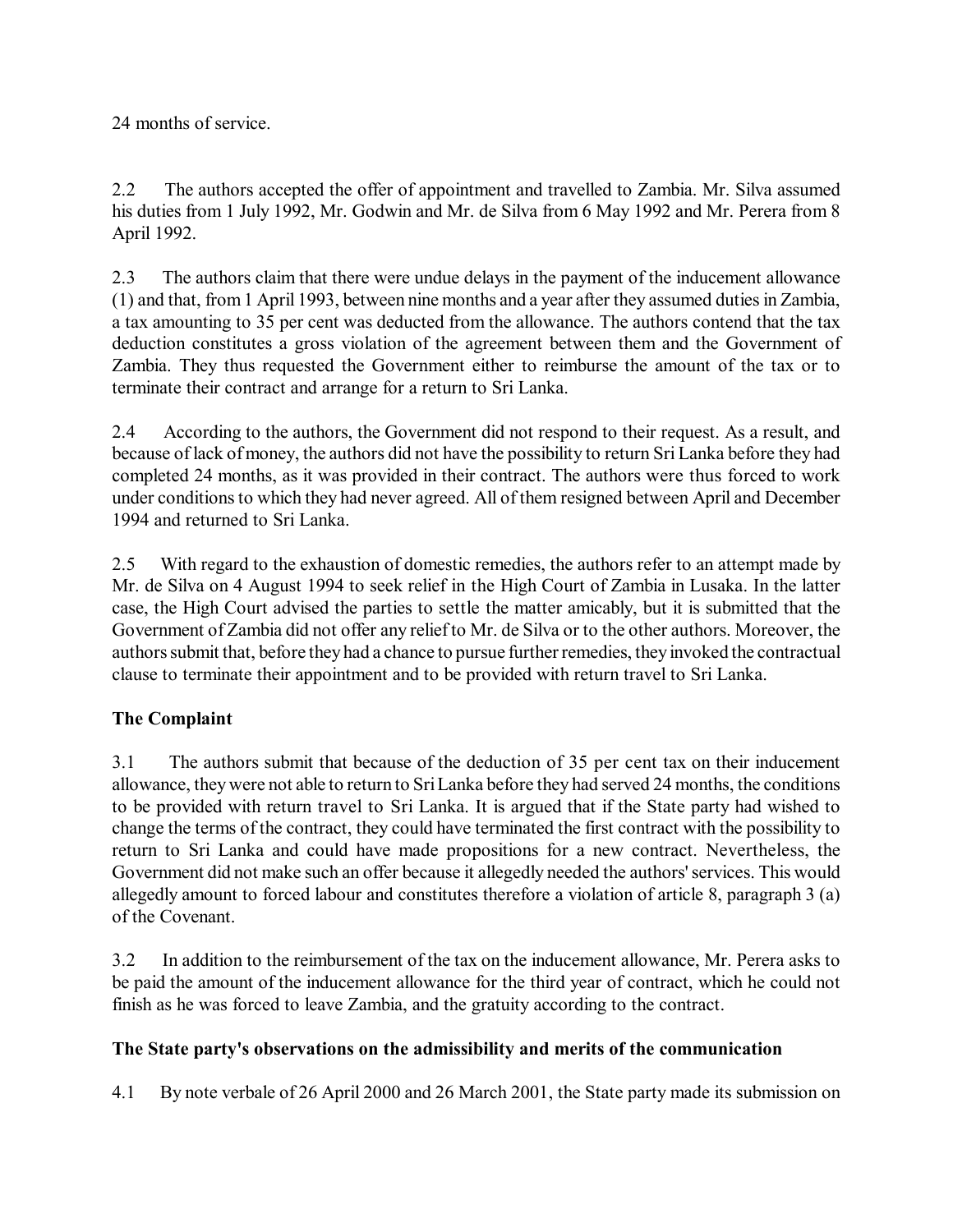the admissibility and merits of the communications.

4.2 On the admissibility, the State party argued that the authors of the communications have not exhausted domestic remedies. The State party submits that even though Mr. de Silva was advised by the High Court to settle the matter amicably with the Government, this would not have prejudiced the outcome of any ensuing judicial proceedings and an appeal could have been made to the State party's Supreme Court. The State party also notes that the authors freely decided to invoke the clause in their contract that gave them the right to be provided with a return travel to Sri Lanka, which rendered difficult to pursue domestic remedies and therefore exonerates the State party's government.

4.3 Furthermore, the issues raised by the authors could have been dealt with appropriately at the ministerial level since, on several occasions, they were informed of government procedures, which they used for reassessment of salaries, travel for families and quarters.

4.4 On the merits, the State party submits that in the years 1990-1991, the Zambian Government recruited some Sri Lankan nationals to work in the Ministry of Legal Affairs due to a shortage of qualified lawyers under government employment.

4.5 The State party notes that an addendum to the initial contract of the authors was signed in June 1992, modifying slightly its terms, as a consequence of new exchange rate regimes issued by the Bank of Zambia. This addendum was duly signed by the authors. The State party also explains that the reasons for making the addendum was that, at the time, the Government sought to control the flow and circulation of foreign exchange within the country due to limited financial resources available. As a result, foreign exchange was not always available, which had unfortunate consequence on the regularity of the payment of inducement allowances. The State party finally notes that, according to the addendum, although the local salary began to attract a higher tax rate, the inducement allowance as well as the gratuity were in this regard not affected as they remained tax free.

4.6 Concerning the delays in the payment of the inducement allowance, the State party considers that this constituted an unforeseen circumstance at the time of recruitment, but reiterates that, according to its record, the totality of the allowances have been acquitted.

4.7 Concerning the gratuity provided for under the contract of appointment, the State party emphasized that the condition for obtaining such a gratuity was the completion of 30 months satisfactory resident service.

4.8 Concerning housing,(2) the State party explains that, under the contract, government quarters may be provided for when available and that in such cases, a rental contribution, which varies from one employee to another according to the salary scale, would be deducted from the salary.

4.9 Concerning employment permits, the State party underlines that they are issued in accordance with provisions under the Immigration Act and vary in their periods of validity.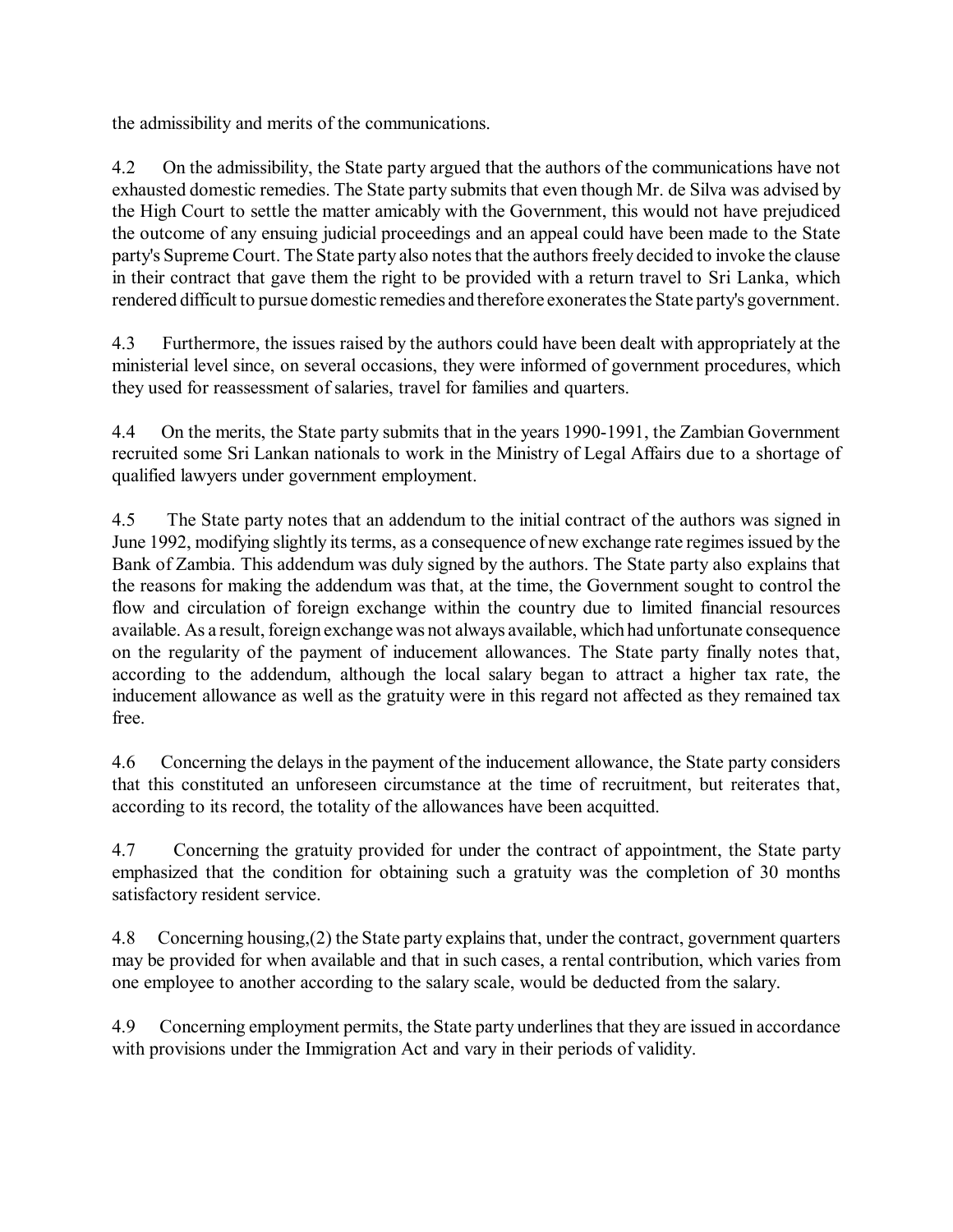4.10 The State party draws also the attention of the Committee to the fact that one month prior to commencement of duties, the authors requested reassessment of salaries which would vary their terms of engagement and necessitate a promotion by one grade. The Zambian Government eventually granted these reassessments although the conditions were not met. In addition, the authors have requested payment of expenses of private nature, such as telephone calls, taxi fares, extra food and beverages, all of which were accepted by the Zambian Government.

4.11 The State party contests the authors' allegations that their resignation prevented them from pursuing domestic remedies. It notes that the authors' working permit was not an obstacle in this regard and that they would have had ample time to resolve the matter amicably. The State party also disputes the authors' allegations that because their remuneration was unilaterally reduced they could not finance their stay in Zambia and continue litigation with an unwilling and hostile government.

4.12 Finally, the State party wishes to clarify that, contrary to what was submitted by the authors, only the local salary was affected by the higher tax rate and this had been made clear in the addendum that the authors duly signed.

# **Comments of the author**

5.1 By letters of 16 and 28 July 2001, the authors responded to the State party's submissions.

5.2 With regard to the exhaustion of domestic remedies, the authors argue that the High Court advised to settle the matter amicably because it did not want to embarrass the Government but that no action was taken by the Government to remedy the situation. As a consequence, since there was no final decision from the High Court, the authors were prevented from appealing to the Supreme Court. Moreover, it was only at a time close to their departure to Sri Lanka that the authors were informed that no amicable settlement could be reached, which did not leave them much time for pursuing other remedies. The authors therefore consider that they have made reasonable efforts to exhaust domestic remedies.

5.3 With regard to their contractual situation, the authors stress that they have no issue with regard to the taxation of local salary but maintains that a 35 per cent tax was deducted from their inducement allowance and ask that this amount be reimbursed to them. They refer in this regard to a letter from the Attorney-General of 31 October 1994, contradicting the State party's observations of 26 March 2001, where it is stated that they are not "entitled to be paid inducement allowance [...] without deduction of tax" and that they "are entitled to be paid inducement allowance  $[\dots]$  after deduction of income tax".

# **Issues and proceedings before the Committee**

6.1 Before considering any claim contained in a communication, the Human Rights Committee must, in accordance with rule 87 of its rules of procedure, decide whether or not the communication is admissible under the Optional Protocol to the Covenant.

6.2 The Committee has ascertained that the same matter is not being examined under another